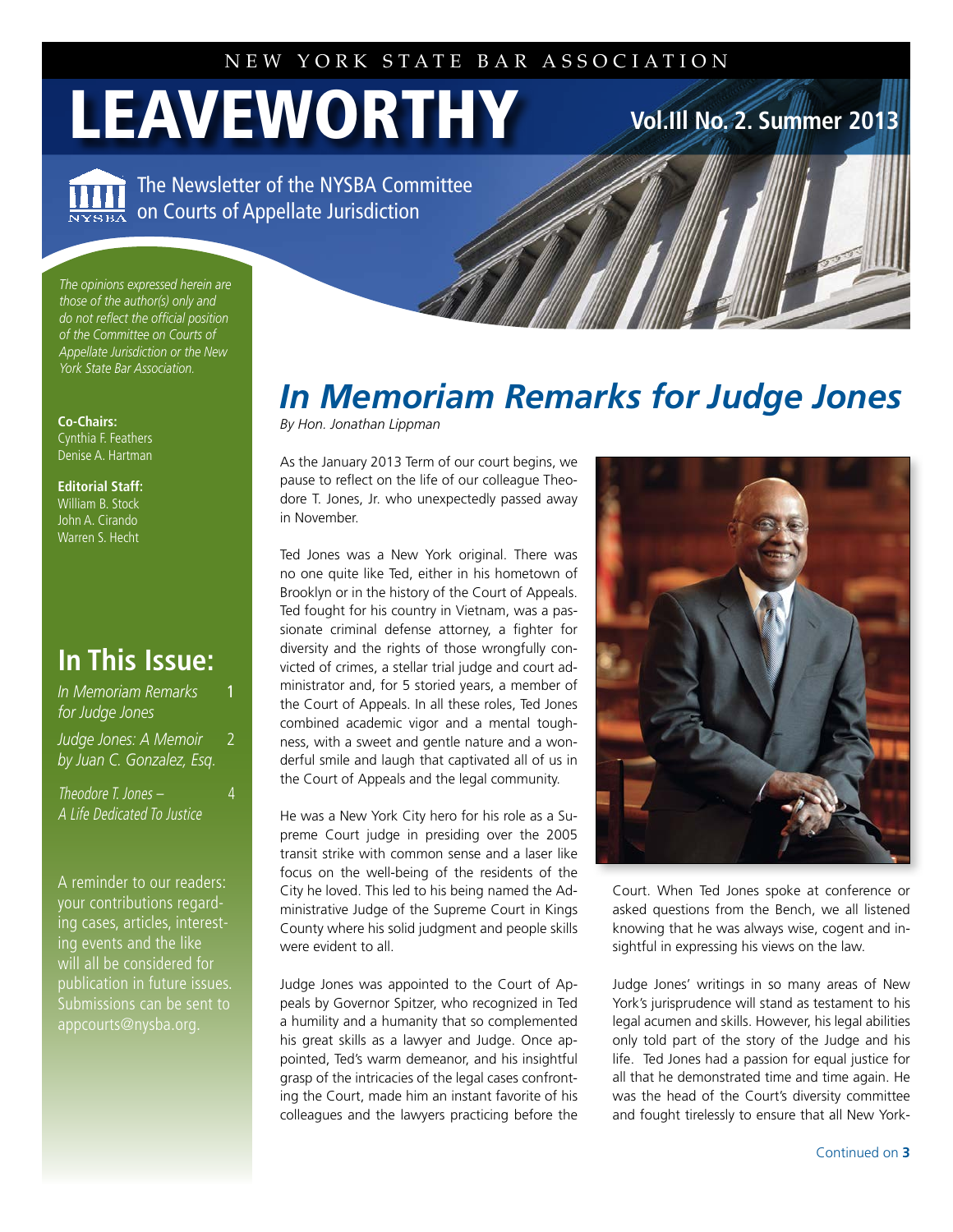### *Judge Jones: A Memoir*

*By Juan C. Gonzalez, Esq.*

It is difficult to capture the true nature of Judge Theodore T. Jones, Jr. "the man" in the limited space allowed here. But Judge Jones had a long and fulfilling life, to be sure. He was a Brooklyn native and a product of the public schools in New York City. After college at Hampton University, Judge Jones served in the United States Army from 1967- 1969 and was stationed in Vietnam, attaining the rank of Captain. After the military Judge Jones attended St. John's University School of Law, graduating in 1972. After two years with the Legal Aid Society, Jones clerked for a Court of Claims Judge and then was a criminal defense attorney in Brooklyn before his election to the Supreme Court in 1989. Judge Jones was re-elected in 2003, and in January 2006, he became the Administrative Judge of the Civil Term of Kings County. Just a year later, Governor Spitzer nominated Judge Jones to the Court of Appeals, and by February 2007, he was unanimously confirmed by the Senate.

This professional background – storied as it was – has been oft-repeated. I can only hope that what follows provides an additional perspective on the philosophy of Theodore T. Jones, Jr., a tireless advocate for justice for all. Judge Jones was by any measure, a powerful man, strong in personality with an infectious collegiality and a disarming smile. His powerful persona was complemented with no less than a first-rate intellect and unmistakable integrity, old-fashioned in sensibilities though unmistakably forward-thinking.

As a member of Judge Jones' inaugural class of law clerks at the Court of Appeals, I had the distinct honor of witnessing Judge Jones "in action" in chambers, deep in the marbled halls of 20 Eagle Street. When not engaged in our case discussions, I and my fellow clerks relished the opportunity to listen to Judge Jones' countless stories, never dull and always lined with an important lesson or life observation. But most memorable were what I and my co-clerks fondly remember as Judge Jones' favorite one-liners. At the start of any confidential case discussion, Judge Jones would quip that the "Cone of Silence is down," a reference to a joke from "Get Smart," the 1960s T.V. comedy spy series; and then there was the memorable "flaps down, we're about to hit the runway," which Judge Jones was fond of saying as he returned to chambers following case conferences on the last day of the Court's session, a humorous reminder that it was time to head back home after a long two-week session in Albany. Last but not least was "Into the valley of Death Rode the six hundred," a quote from Lord Alfred Tennyson's 1854 poem, "The Charge of the Light Brigade," which Judge Jones frequently uttered before taking the bench for oral arguments. In Judge Jones' presence, one was never far from his unwitting reminders to laugh once and a while.

As memorable as his personality was Judge Jones' total respect for the rule of law, and his place at Court of Appeals Hall. What Jones appreciated as well as anyone else was that judges come and go, and only the Court lives on. His life was marked not only by his personal successes and his sacrifice in service of his country in Vietnam, but also by his unbending dedication to improve the legal profession and the fair administration of justice. Above all, he was a people's judge and, given his background as a trial lawyer and later a trial judge, he was a lawyers' judge more so than a judge's judge. At every opportunity I had to attend one event or another with Judge Jones, the consistent comment I heard from practitioners was that Judge Jones truly understood the challenges of lawyers, and because of this, he always enjoyed a lasting respect from the Bar. From non-lawyers who knew anything about Jones, the consistent sentiment I heard was just how humble, warm and selfless he was. There was never a dissenting opinion on these fronts.

In addition, throughout his career, whether as a criminal defense attorney – paid or pro bono – or then as a Justice of the Supreme Court as a trial judge and later as the Administrative Judge for Kings County, Judge Jones tirelessly sought to make the law an instrument of greater fairness.

His infectious sense of humor and unique smile aside, Judge Jones was a thoroughly practical man, deeply rooted in New York State's legal community and always interested in improving access to justice for all. Judge Jones cared deeply about the cases being litigated before the Court, and he understood that as a member of the state's Court of last resort, his decisions on each individual case would guide the conduct of others for a long time to come, whether they are criminal defendants, personal injury litigants or businesses large and small. At heart, Judge Jones was a quiet, gentle and unassuming man and judge, but he held in abundance those traits that forever mark the able jurist: a deep knowledge of and humane approach to the law, marked by an innate and practical wisdom to see to it that simple justice be done in every case, dictated, of course, by sound principles and precedent.

Though his time on the Court of Appeals was short, in a real sense Judge Jones has not passed on. No doubt, he lives on, not just in his written opinions, but also in the traditions of the great Court of Appeals, to which he richly contributed. And last but not least, Judge Jones lives on through the indelible mark he left imprinted in the minds and hearts of his colleagues of the Bench and the Bar statewide. While we mourned the passing of a wise and warm-hearted Judge and friend, we take solace and comfort in the legacy of his wisdom and integrity.

And the citizens of this State will continue to take solace in the good work he helped propel as Co-chair of New York State's permanent Justice Task Force. In this role Judge Jones was instrumental in spearheading efforts to eliminate systemic causes of wrongful convictions in New York.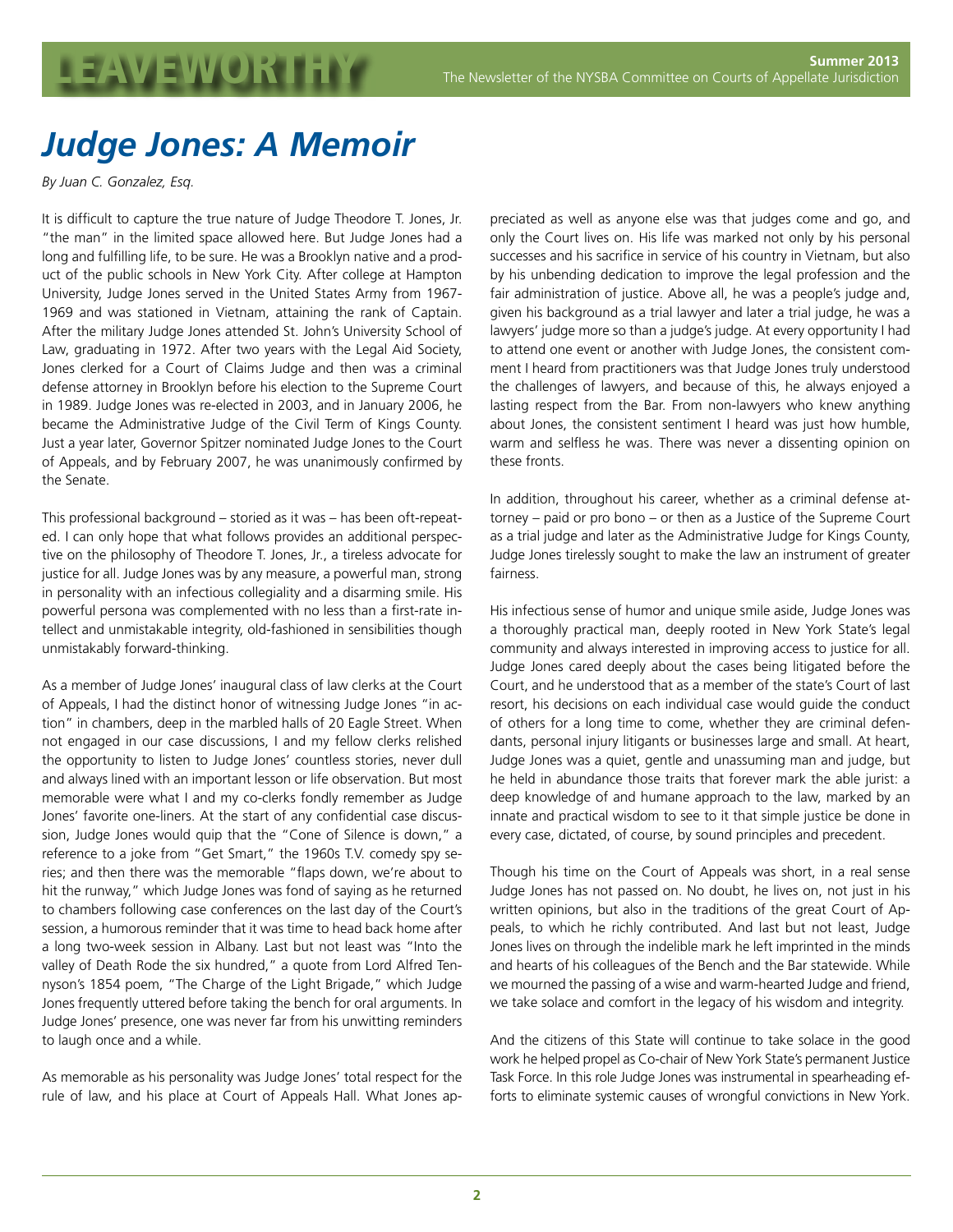Under his leadership, the Task Force made several lasting recommendations towards accomplishing its mission, including videotaping police interrogations, expanding post-plea access to DNA testing, as well as better practices to increase the reliability of witness identifications.

Judge Jones' creed also lives on in his written opinions. Although his time on the Court of Appeals was all too short – a mere five years – in that time Judge Jones authored decisions that will have a lasting impact on his legacy. In the field of criminal law, Judge Jones cared deeply about a fair process to best protect against wrongful convictions. Judge Jones once lamented: "There is absolutely no disagreement on the fact that one of the most horrendous results we can conjure up is to wrongfully convict a defendant," but "[e]qually troubling is the fact that when that happens, the true perpetrator is still out there. If the public loses faith in the integrity of criminal convictions, then we have lost control of our entire system." (Stashenko, 'Serious' Effort On False Convictions, N.Y.L.J., July 15, 2009)

Judge Jones' decisions in the field reflect this belief system and his mission to eradicate wrongful convictions, or what he later called a "taint on the criminal justice system."

His notable criminal law decisions include People v. Bryant, 8 N.Y.3d 530 (2007), in which Judge Jones reemphasized for a unanimous Court the practical approach that courts must take in assessing the sufficiency of defendant's factual allegations in support of a motion for a hearing to suppress evidence proffered against him or her – no doubt an important tool against wrongful convictions. In particular, Jones wrote that the People could not both refuse to disclose a key piece of evidence – such as an informant's identity – "or at least some facts showing a basis for the informant's knowledge the police relied upon to establish probable cause for the arrest," and at the same time "insist" that defendant's averments in his pleadings were insufficient to warrant a hearing.

Another notable tie-in to his later work on the Task Force was People v. LeGrand, 8 N.Y.3d 449 (2007), in which Judge Jones wrote for a unanimous Court that, where a case turns on the accuracy of eyewitness identifications and there was little or no corroborating evidence connecting the defendant to the crime, it is an abuse of discretion for a trial court to exclude expert testimony on the reliability of eyewitness identifications (assuming, of course, that the testimony is relevant and satisfies Frye and other tests).

In People v. Bedessie, 19 N.Y.3d 147 (2012), Judge Jones dissented (joined by Chief Judge Lippman) on the first-impression issue of the admissibility of expert testimony proffered to inform the jury on the reliability of confessions. Judge Jones urged that LeGrand naturally "should be extended to the phenomenon of false confessions," at least where "there is little or no evidence connecting the defendant to the charged crime." As in LeGrand, Judge Jones was concerned about the problem of wrongful convictions and urged that it is an abuse of discretion to exclude relevant expert testimony that "seeks to prevent a taint of the criminal justice system-wrongful convictions," especially where

"there is little or no corroborating evidence connecting the defendant to the crime."

In [People v. Bailey](http://www.newyorklawjournal.com/CaseDecisionNY.jsp?id=1202577718164), 13 N.Y.3d 67 (2009), Judge Jones wrote for a 5-2 majority that held that mere knowledge of possession of a forged instrument is insufficient, without more, to support a count for possession of a forged instrument. Jones concluded that defendant's admission that he knew he was carrying counterfeit bills, plus the fact that he was in a shopping district, was insufficient, and that by not requiring more on the question of intent (an element distinct from knowledge), the lower courts "effectively stripped the element of intent from the statute and criminalized knowing possession" alone. Significantly, "when the Legislature intends for there to be a presumption or inference of intent by mere possession, it so specifies in the statute."

While these and similar cases will have an enduring impact on the quest to reduce the number of wrongful convictions in New York State – no doubt to be continued through the important work of the Task Force – one memory is sure to last: Judge Jones was a champion of justice, exacted evenly, for all. In the end, an important legacy of Judge Jones that we are left with is the promise of "faith in the integrity of criminal convictions," a promise that surely will live on.

*Juan C. Gonzalez, Esq. is with the firm of Shaub Ahmuty Citrin & Spratt LLP. From 2007 to 2008, he served as Senior Law Clerk to Judge Jones.*

### *In Memoriam Remarks for Judge Jones* Continued from **1**

ers had the chance that Ted himself had to be a part of the American dream. Judge Jones also co-chaired the Justice Task Force, dedicated to eliminating systemic causes of wrongful convictions in New York. In that role, he forged numerous proposals relating to DNA evidence, eyewitness identifications and false confessions. In his prior career as a criminal defense attorney, he was legendary for his commitment to providing quality representation to people who were accused of crimes but had little in the way of financial resources. To Ted Jones, what was most important was that every person had a right to their day in court, regardless of their wealth or status in life. There was no one more dedicated to making the ideal of equal justice a reality in New York.

The defining measure of Judge Theodore T. Jones, Jr. in the end, was his humanity. His concern for other human beings permeated the very fibre of his being and informed his professional and personal life. He was a unique jurist and person who will forever be a part of our court family and the great history of the Court of Appeals.

*Hon. Jonathan Lippman is the Chief Judge of the New York Court of Appeals.*